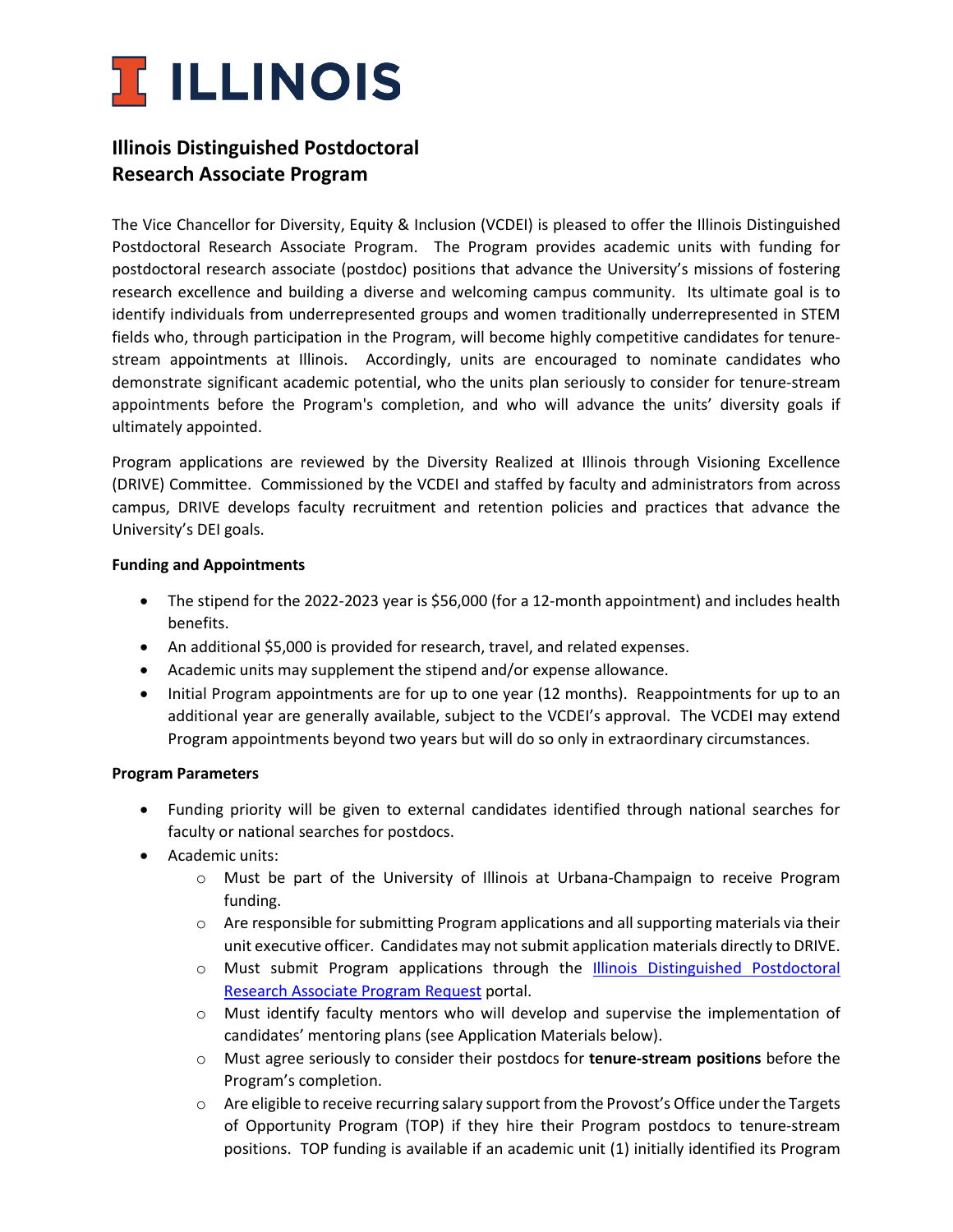

# **Illinois Distinguished Postdoctoral Research Associate Program**

postdoc through a national faculty or national postdoc search and (2) rigorously considered the tenure-stream candidacy of its Program postdoc before the Program's completion. In rare circumstances, the Provost's Office may make TOP funding available for Program postdocs not initially identified through national faculty or national postdoc searches.

• If an academic unit recommends a Program postdoc for a tenure-stream appointment after rigorously evaluating their candidacy, and if the unit would receive TOP funding in connection with that appointment, the Dean and the unit's administrative leadership (e.g., head or chair) must agree to support the appointment. (See Application Materials below).

### **Program Candidate Eligibility**

- Program candidates must:
	- o Satisfy the TOP faculty eligibility criteria established by Provost's Communication No. 7.
	- o Obtain their PhDs or other terminal degrees (e.g., MFAs, JDs) required for faculty positions in their fields before July 1, 2022.
	- $\circ$  Commit to full-time residence at the Urbana-Champaign campus during the academic year(s) covered by the Program award.

### **Application Materials**

- Academic units must submit:
	- $\circ$  A mentoring plan designating a faculty mentor (or mentors) and detailing how they will actively support the Program candidate's research and teaching development.
	- $\circ$  A description of the Program candidate's planned professional activities if funding is approved. This plan should explain how its successful completion will improve the candidate's competitiveness for a tenure-stream appointment in the academic unit. Note that Program postdocs are expected to teach no more than one course per academic year. Units may argue for a two-course teaching load by explaining why it is consistent with instructional norms in the applicable profession or discipline and is needed for the postdoc's professional development.
	- $\circ$  Separate letters from the Dean and the academic unit's executive officer (e.g., head, chair) expressing support for the Program application. The letters must also express support for the candidate's tenure-stream appointment if the unit so recommends after rigorously evaluating their candidacy, and if the unit would receive TOP funding in connection with that tenure-stream appointment. The Dean alone may submit this support letter in undivided colleges and schools.
	- $\circ$  A letter of interest from the Program candidate addressed to the academic unit's executive officer. A previously submitted letter of application to a faculty or postdoc search may serve as the letter of interest.
	- o The Program candidate's CV and at least three reference letters.
	- o A summary of the process the academic unit will use before the Program's completion to evaluate the candidate for a tenure-stream faculty position, highlighting how that process will differ from the unit's typical appointments process.